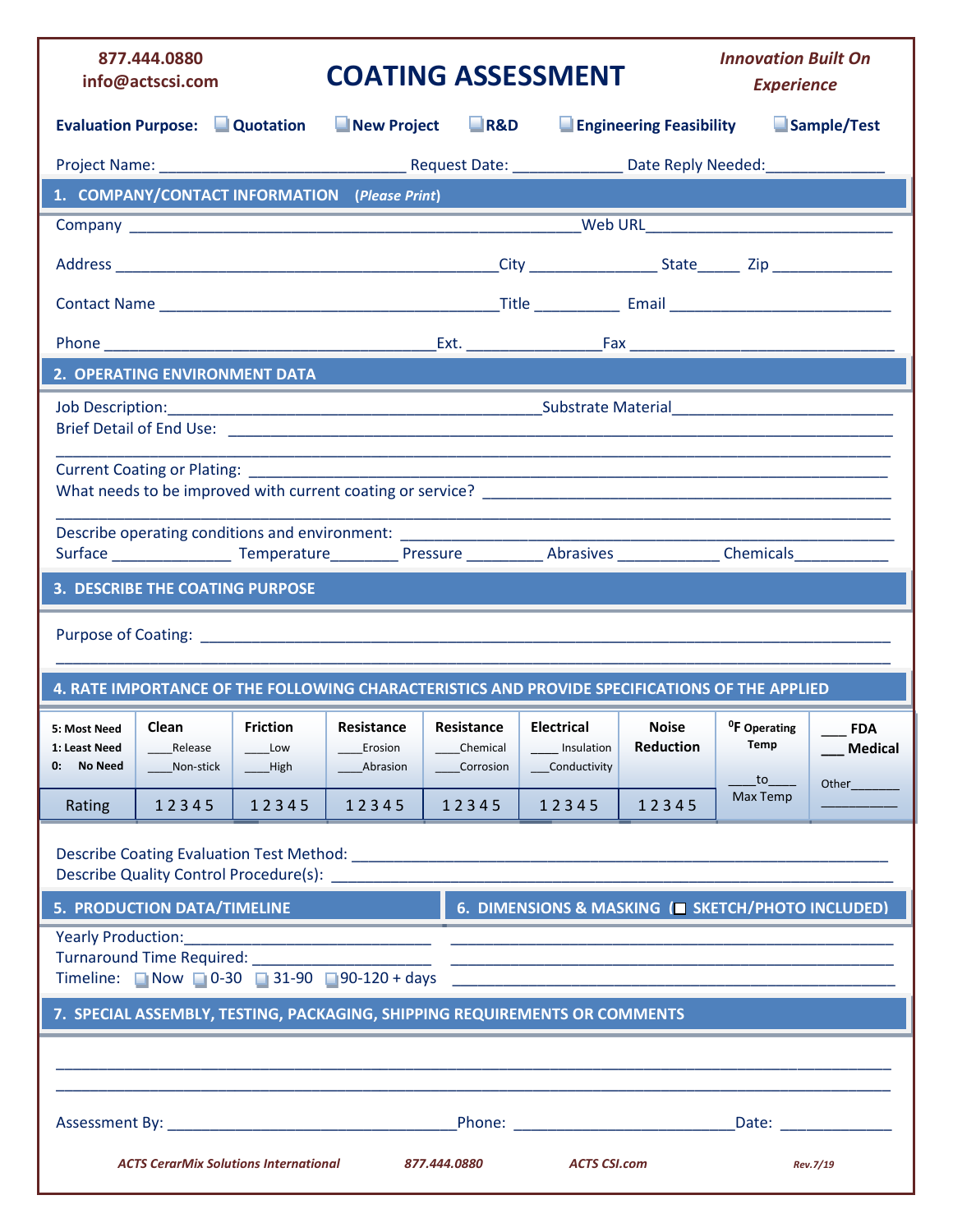## **877.444.0880 info@actscsi.com**

## **COATING ASSESSMENT**

| The purpose of the coating assessment is to identify, compare, select, the most cost-effective CerarMix coating<br>formula for the application's specific environments.                                                                                                                                                                                                                                                                                                                                                                            |                                                                                                                                                   |                                                         |                                                              |
|----------------------------------------------------------------------------------------------------------------------------------------------------------------------------------------------------------------------------------------------------------------------------------------------------------------------------------------------------------------------------------------------------------------------------------------------------------------------------------------------------------------------------------------------------|---------------------------------------------------------------------------------------------------------------------------------------------------|---------------------------------------------------------|--------------------------------------------------------------|
| <b>8. SURFACE EXAMINATION - COATINGS</b>                                                                                                                                                                                                                                                                                                                                                                                                                                                                                                           |                                                                                                                                                   |                                                         |                                                              |
| $\Box$ Elevated $\Box$ Ground<br><b>Surface Description:</b>                                                                                                                                                                                                                                                                                                                                                                                                                                                                                       |                                                                                                                                                   |                                                         |                                                              |
| Simple Structure<br><b>Complicated Structure</b><br>$\sim$ < 50' High<br>$- 50'$ High<br>50' - 100" High<br>50' - 100" High<br>$-$ >100" High<br>$-$ >100" High                                                                                                                                                                                                                                                                                                                                                                                    | Tanks<br>Use:____________________<br>Construction________<br>Capacity _____________                                                               | Pipe Diameter<br>$1"$ - 2"<br>$-4" - 6"$<br>$12" - 24"$ | $-$ < 48"<br>$-$ >48"<br>$\frac{1}{2}$ Size                  |
|                                                                                                                                                                                                                                                                                                                                                                                                                                                                                                                                                    |                                                                                                                                                   |                                                         |                                                              |
| Are there any defects in the existing coating? $\Box$ Pinholes $\Box$ Runs $\Box$ Sags $\Box$ Cracks                                                                                                                                                                                                                                                                                                                                                                                                                                               |                                                                                                                                                   |                                                         | $\Box$ Color Variation                                       |
|                                                                                                                                                                                                                                                                                                                                                                                                                                                                                                                                                    |                                                                                                                                                   |                                                         |                                                              |
| Describe the substrate profile: $\Box$ Linear $\Box$ Sharp Corners $\Box$ Edges $\Box$ Projections $\Box$ Cavities $\Box$ Tubular                                                                                                                                                                                                                                                                                                                                                                                                                  |                                                                                                                                                   |                                                         |                                                              |
| Existing Coating Conditions: $\Box$ Light Rusting, Pitting, Paint Breakdown $\Box$ Heavy Paint Breakdown, Severe Rusting<br>Extremely Heavy Paint Films >20 ml with Major Paint Breakdown and Substantial Pitting, Rusting                                                                                                                                                                                                                                                                                                                         |                                                                                                                                                   |                                                         |                                                              |
| 9. SERVICE LIFE and ENVIRONMENT                                                                                                                                                                                                                                                                                                                                                                                                                                                                                                                    |                                                                                                                                                   |                                                         |                                                              |
| Describe the "service environment" or anticipated environmental exposure conditions:<br>$\Box$ Low Atmosphere - Rural $\Box$ Medium Atmosphere - Urban & Industrial $\Box$ Very High Atmosphere - Industry<br>□ Very High Atmosphere - Marine Specifics: _____________<br>How long does current coating last? _______ Months<br>Is protection alone important? $\Box$ Yes $\Box$ No<br>Type of protection desired: $\Box$ Corrosion $\Box$ Erosion<br>Is appearance a consideration? $\Box$ Yes $\Box$ No<br>Is painting an unfortunate necessity? | Years<br>$\Box$ Abrasion<br>$\Box$ Yes $\Box$ No                                                                                                  | $\Box$ Heat                                             | $\Box$ Chemical                                              |
| <b>10. MAINTENANCE REQUIREMENTS</b>                                                                                                                                                                                                                                                                                                                                                                                                                                                                                                                |                                                                                                                                                   |                                                         |                                                              |
| Describe current maintenance sequence:                                                                                                                                                                                                                                                                                                                                                                                                                                                                                                             |                                                                                                                                                   |                                                         |                                                              |
| $\Box$ Spot/Touch up & Repair $\Box$ Mos./Yrs.                                                                                                                                                                                                                                                                                                                                                                                                                                                                                                     |                                                                                                                                                   |                                                         | □ Maintenance Repaint Prime & Full Coat _____ Mos./Yrs._____ |
| What are the current typical substrate repairs?                                                                                                                                                                                                                                                                                                                                                                                                                                                                                                    | $\Box$ Patching $\Box$ Reinforcement $\Box$ Metalizing $\Box$ Welding $\Box$ Sealants                                                             |                                                         |                                                              |
| What are the current typical coating repairs?                                                                                                                                                                                                                                                                                                                                                                                                                                                                                                      | $\square_{\text{Patching}}$ $\square_{\text{Reinforcement}}$ $\square_{\text{Metalizing}}$ $\square_{\text{Welding}}$ $\square_{\text{Sealants}}$ |                                                         |                                                              |
| <b>ACTS CerarMix Solutions International</b>                                                                                                                                                                                                                                                                                                                                                                                                                                                                                                       | 877.444.0880                                                                                                                                      | <b>ACTS CSI.com</b>                                     | Rev. 7/19                                                    |